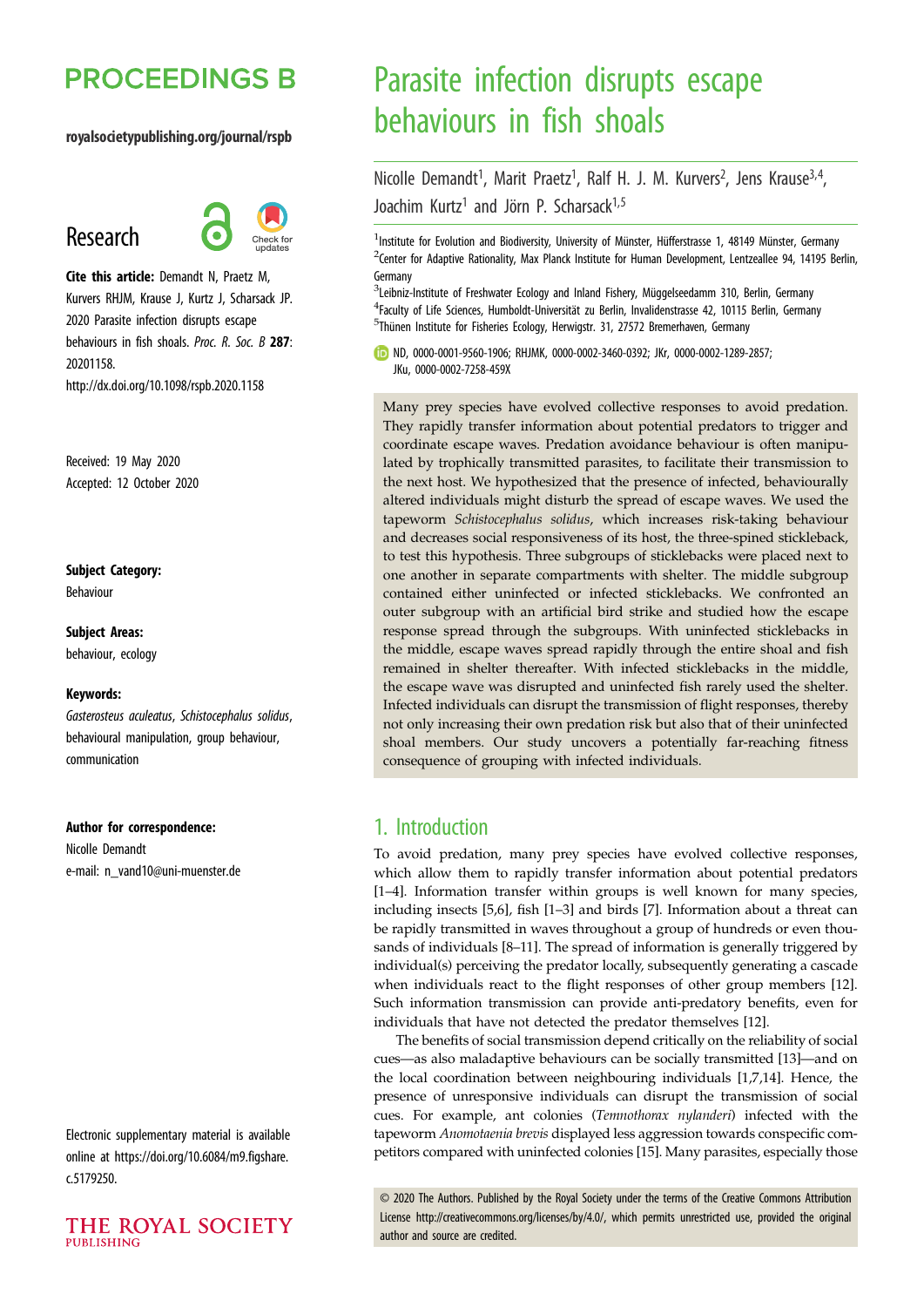with complex life cycles, decrease the anti-predatory behaviour of their hosts by reducing hosts' flight responses, to facilitate transmission to the next host [\[16](#page-7-0)–[20](#page-7-0)]. Roach (Rutilus rutilus) infected with the tapeworm Ligula intestinalis occurred more frequently close to banks, which might increase their encounter rate with piscivorous birds, the parasites' final hosts [\[17](#page-7-0)]. Rats infected with the protozoan parasite, Toxoplasma gondii, showed a decreased risk perception or even an attraction towards cats, the final host of this parasite [\[18](#page-7-0)]. Toxoplasma gondii can also infect humans, and correlational studies have shown a positive correlation between infections and aggression and risky behaviour in humans [\[21,22](#page-7-0)]. Such alteration of the risk-taking behaviour of infected individuals might lead to the non-transmission of important cues to uninfected conspecifics. However, the influence of such misinformation has barely received any attention thus far.

To fill this gap, we used the three-spined stickleback, Gasterosteus aculeatus, and its cestode parasite Schistocephalus solidus, an important model in ecological and evolutionary parasitology [[23,24](#page-7-0)]. The three-spined stickleback is a small teleost fish occurring in marine and freshwater habitats all across the Northern Hemisphere [\[25](#page-7-0)]. Sticklebacks use public information to assess potential predation risks: they observe the behaviour of conspecifics and other fish species [\[1\]](#page-6-0), and adjust their shoaling behaviour in an adaptive manner to reduce predation risk. In response to a detected predator, sticklebacks can form large shoals of up to hundreds of individuals [[26,27\]](#page-7-0).

The tapeworm S. solidus is a parasite with a three-host life cycle that frequently infects sticklebacks [[25](#page-7-0)]. Schistocephalus solidus reproduces in the gut of its final host, a fish-eating bird. The eggs of the parasite are released into water with the faeces of the bird, where parasite larvae hatch andinfect the first intermediate host, a cyclopoid copepod [[24\]](#page-7-0). Infected copepods are then ingested by their obligatory second intermediate host, the three-spined stickleback [\[23,28](#page-7-0)]. When S. solidus reaches a weight of approximately 50 mg and becomes sexually mature [\[29](#page-7-0)], it starts causing distinct changes in the anti-predatory behaviour of infected sticklebacks [\[26,30\]](#page-7-0): S. solidus-infected sticklebacks increase their risk-taking behaviour by spending more time in the open water and reducing their flight responses to a predator attack from above, thereby facilitating the parasite's transmission to its final host [[20,31](#page-7-0)–[34\]](#page-7-0). Moreover, when satiated, S. solidus-infected sticklebacks decrease their social behaviour compared to uninfected conspecifics [\[35](#page-7-0)].

In a previous study, we investigated the consequences of S. solidus-infected sticklebacks on the risk-taking behaviour of uninfected shoal members. This study showed that when S. solidus-infected sticklebacks increased their risk-taking behaviour, uninfected shoal members adjusted their behaviour to the infected sticklebacks when outnumbered [[36\]](#page-7-0). This suggests that shoaling with infected sticklebacks might increase the predation risk of the uninfected conspecifics. However, this study did not investigate how infected sticklebacks influence the transmission of cues within a shoal.

Therefore, the aim of the present study was to test if S. solidus-infected sticklebacks disrupt the transmission of cues of flight responses through a shoal. We used a set-up in which three subgroups of four sticklebacks were placed next to one another. In the middle subgroup, we placed either sham-exposed (i.e. control treatment) or S. solidus-infected sticklebacks (i.e. infected treatment). We then confronted one of the outer subgroups (the 'stimulus' group) with an artificial bird strike and studied how the flight response spread to the middle ('transmission') and third ('response') subgroup. We hypothesized that the presence of S. solidus-infected sticklebacks in the middle of a shoal would dampen the flight response of the uninfected conspecifics the farthest away from the bird attack.

## 2. Material and methods

#### (a) Experimental animals

Laboratory-bred F1 offspring of wild-caught three-spined sticklebacks and S. solidus parasites, collected, respectively, in April 2017 and September 2017 in the brook Ibbenbürener Aa (Germany, 52°17°33.51°° N 7°36°45.46°° E), were used. F1 stickleback families were obtained by in vitro fertilization and housed in family groups in 16 L tanks (VewaTech, Germany) with artificial plants as shelter. Sticklebacks were maintained in recirculating tap water at 17°C with 16 : 8 h day/night cycle with 1 h twilight and fed daily ad libitum with frozen Chironomid larvae. Two weeks before the start of the experiment, dry food flakes (Tetra, Germany) were added to the diet to familiarize the sticklebacks with the food stimulus used during the experimental trials.

For parasite reproduction, the hermaphrodite tapeworms were bred in vitro [\[37](#page-7-0)–[39](#page-7-0)]. We used size-matched pairs of parasites for reproduction as this increases the likelihood of out-crossing, and reduces the likelihood of selfing [[39](#page-7-0)]. Parasite eggs were washed and stored for at least two weeks at 4°C to simulate winter conditions. The eggs were then incubated for three weeks at 20°C in the dark to stimulate larvae development. The hatching of larvae was initiated by illumination and eggs were kept in a 16 : 8 h day/night cycle for two more days. Hatched larvae were individually transferred to individual copepods in wells of 24-well plates with 2 ml tap water. Fourteen days post-exposure, S. solidus infection was determined using a microscope.

At nine months of age, sticklebacks ( $n = 332$ ) were gathered from pools consisting of sticklebacks from seven different families and isolated into jars with 400 ml tank water. After 2 days of starvation, the sticklebacks were either offered S. solidus-infected copepods ( $n = 222$ ) or uninfected copepods ( $n = 110$ ; sham-exposed sticklebacks for the control treatment). The next day, all glasses were checked for the presence of non-eaten copepods and none were found. All S. solidus-exposed fish were placed in three holding tanks of 80 l and all sham-exposed fish were placed in two other same sized holding tanks. After 69 days, the presence of S. solidus in the stickleback's body cavity was determined by inspecting bodily swelling of exposed sticklebacks [\[40](#page-7-0)]; 98 out of 222 exposed sticklebacks were deemed infected.

After determining the infection status, experimental fish (80 S. solidus-infected, 80 sham-exposed and 260 naive sticklebacks gathered from pools containing the same families as the infected and sham-exposed fish) were tagged with visible implant elastomer (VIE) tags (Northwest Marine Technology [[41](#page-7-0)]). VIE tags were used so that infected individuals could be identified back after the experiments and the parasite burden for each individual could be determined. The behavioural experiments started three weeks after tagging.

All animal experimental procedures were executed in accordance with the local veterinary and animal welfare authorities (project number: 84-02.04.2014.A368).

### (b) Experimental set-up

To investigate how the transmission of cues through a shoal is influenced by the presence of infected sticklebacks, we used an experimental tank  $(47.5 \times 7 \times 60 \text{ cm})$  consisting of three equally sized compartments ([figure 1](#page-2-0)a). The experimental tank was limited to a width of 7 cm to ensure two-dimensional analysis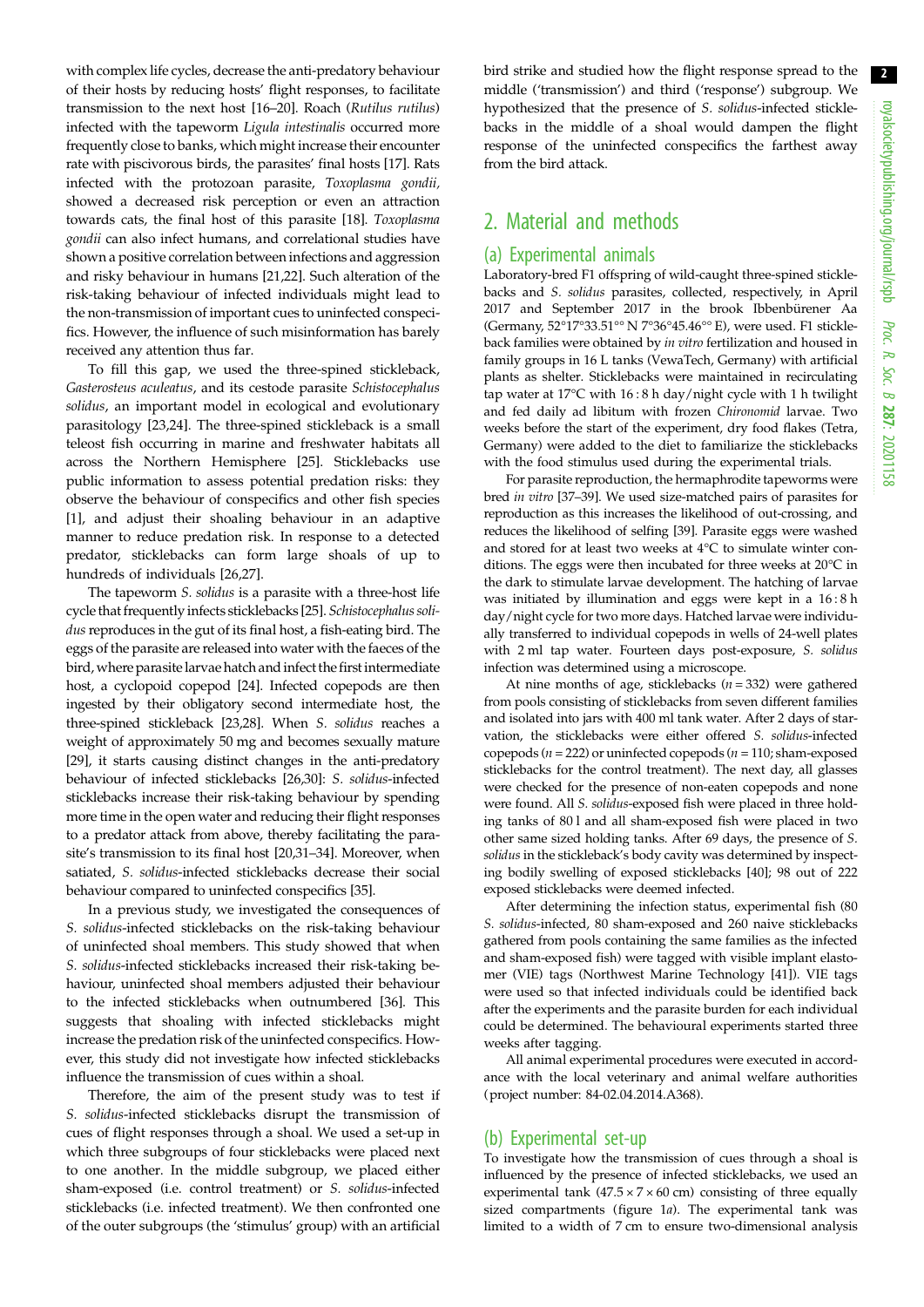<span id="page-2-0"></span>

**Figure 1.** ( $a$ ) Schematic overview of the experimental tank (see electronic supplementary material, videos S1 and S2). The tank consisted of three compartments, each containing four fish and two artificial plants providing shelter at the bottom of the tank ('safe' zone). Dimensions are not shown to scale. The red dashed line above the plants indicates the boundary to the 'dangerous' open water zone. Tilted dark-grey rectangles represent food ramps and vertical light-grey squares represent Plexiglas sheets to prevent the detection of the artificial bird by sticklebacks in the other compartments (i.e. the transmission and response subgroup). An artificial bird attached to a stand was used to simulate a bird attack. In the middle subgroup, infected fish are shown. Photographs in the top right show a stickleback and a parasite dissected from its host. (b) Experimental design split per treatment, subgroup and infection status. The artificial bird was placed next to the stimulus subgroup. The top row shows the control treatment without infected sticklebacks, while the bottom row shows the infected treatment. (Online version in colour.)

of the fleeing response. In the outer compartments, we placed 'stimulus' and 'response' subgroup, each composed of four naive, uninfected sticklebacks. In the central compartment, we placed a 'transmission' subgroup, consisting of either four sham-exposed sticklebacks ('control') or four infected sticklebacks ('infected'). Both treatments were replicated 12 times resulting in 48 infected, 48 sham-exposed and 192 naive sticklebacks ( $n = 288$ ) (figure 1b).

The compartments were divided by two glass walls, allowing visual but not chemical communication (confirmed by pilot experiments). Each compartment was divided into two zones: a 'safe' zone at the bottom (10 cm) with two artificial plants providing shelter and a 'dangerous' upper zone without any shelter (figure 1a). Next to the stimulus subgroup, an artificial bird head was installed. The fish were unable to detect the bird beak until it was triggered. For food administration, PVC ramps  $(25 \times 2 \times 1$  cm) were installed at the back of each compartment. White Plexiglas covered the back as well as the left and right sides of the tank. To prevent the detection of the artificial bird by sticklebacks in the other compartments (i.e. the transmission and response subgroup), two white Plexiglas sheets  $(23 \times 7 \text{ cm})$  were attached to the top 7 cm of the glass walls dividing the compartments. The set-up was illuminated by a lamp installed above the experimental tank and the light was filtered

through a light filter (Lee no. 251 quarter white diffusion) to reduce light reflection. On the open side of the tank, a Logitech HD Pro C920 webcam was placed to record the trials. The entire set-up was shielded by black cloth so the experimenter could provide the food stimuli and trigger the artificial bird without being noted by the sticklebacks.

#### (c) Test procedure and behavioural observations

The evening prior to the experiment, sticklebacks were tagged individually with small plastic discs on the first dorsal spine (to facilitate individual tracking during the experiment) [\[42\]](#page-7-0) and placed with their subgroup mates in a separate tank. Sticklebacks within a subgroup came from the same holding tank, whereas sticklebacks in different compartments came from different holding tanks. Sticklebacks were not fed on the day of testing in order to increase their feeding motivation.

All sticklebacks within one trial were simultaneously put into the experimental tank and given 15 min to acclimate before the observation started. After 5 min of observation (i.e. before the bird strike), a food stimulus was provided to all compartments. When at least three sticklebacks in the stimulus subgroup and all sticklebacks in the other subgroups had approached the water surface (i.e. within two body lengths), an artificial bird strike was triggered (see electronic supplementary material, videos). Recordings continued for another 10 min after the bird strike to observe the fish during their recovery from the bird strike. Next, all sticklebacks were collected and measured to the nearest millimetre, disc tags were removed and the sticklebacks were placed into a new holding tank. If the requirements for the bird strike were not met within 30 min after acclimatization, the experiment was ended. This occurred four times for the control treatment and never for the infected treatment. After each trial, the experimental tank was cleaned and filled with new water.

The behaviour of each stickleback was analysed using the event logging software BORIS [[43](#page-7-0)]. A mask marking the border between the safe and dangerous zone was placed on the video screen. A fish was considered to be in the dangerous zone when its entire body (including the tailfin) was in the dangerous zone (i.e. crossed the mask). For each stickleback, the time spent in the dangerous zone was recorded 5 min before the bird strike. Once the bird strike was triggered, the zone to which each stickleback escaped was recorded as well as the maximum fleeing depth (cm). After all sticklebacks had stopped their escape behaviour (i.e. when they ceased their rapid downward movement and resumed normal swimming), time spent in the dangerous zone was recorded for another 5 min.

#### (d) Parasite burden

To determine whether the parasite burden influenced the behaviour of the infected sticklebacks, all infected sticklebacks were dissected after the last trial. Before dissection, all sticklebacks were weighed to the nearest milligram, anaesthetized by a blow on the head and killed by decapitation. Parasite(s) were dissected out of the body cavity and weighed to the nearest milligram. Parasite burden was calculated as the fraction of the parasite(s) weight over the total weight of the stickleback plus parasite(s).

#### (e) Statistical analysis

For statistical analyses, R v. 3.4.4 [[44](#page-7-0)] was used. For all graphs, the function ggplot (package 'ggplot2' [[45\]](#page-7-0)) was used.

To analyse the effect of treatment and subgroup (i.e. stimulus, transmission or response) on the likelihood of remaining in the dangerous zone versus escaping to the safe zone after the bird strike, generalized linear mixed models (GLMMs) were used with the function glmer (package 'lme4' [\[46](#page-7-0)]) and a binomial distribution with a probit link function. To analyse the effect of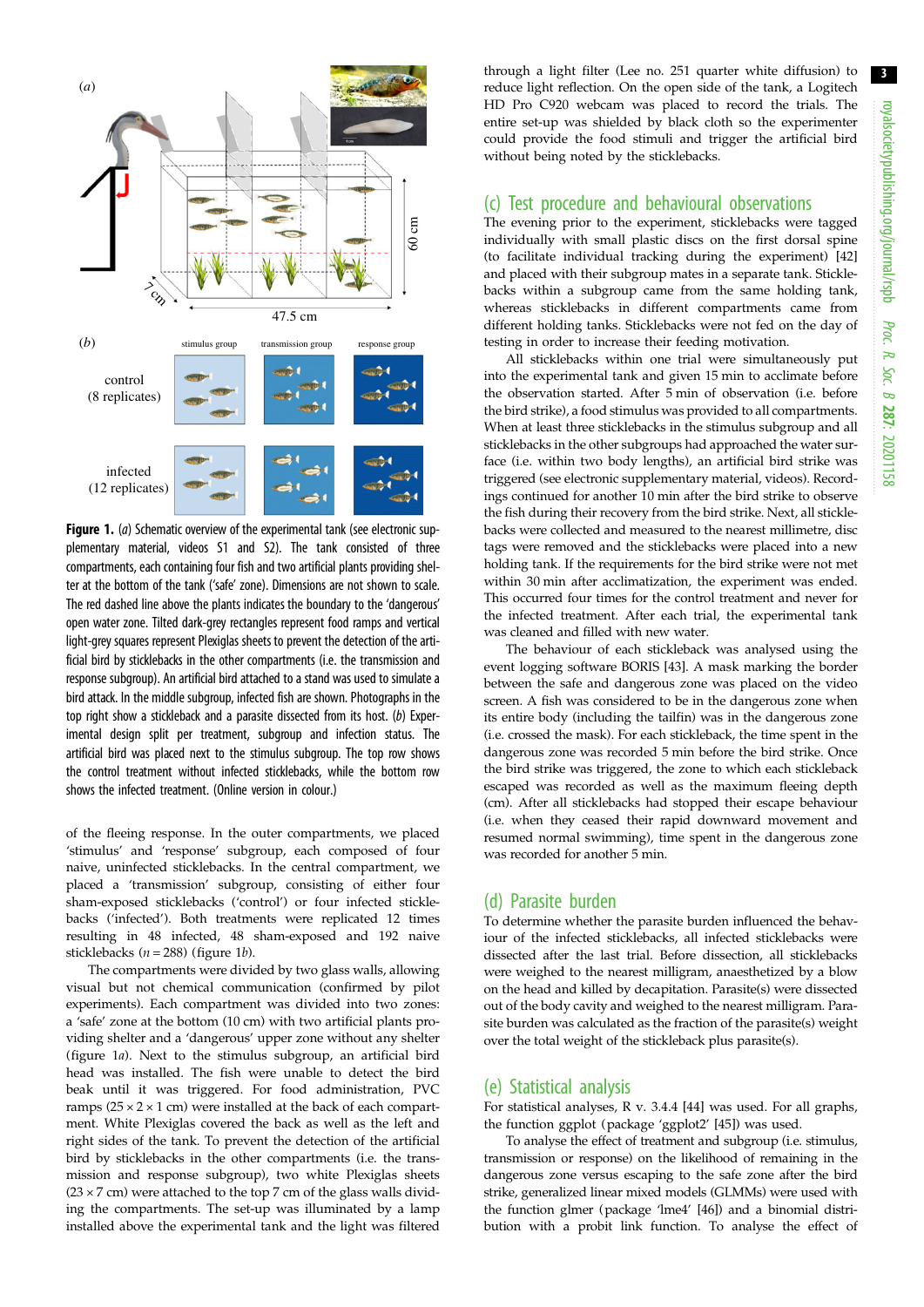treatment and subgroup on an individual's maximum fleeing depth, we used a linear mixed model (LMM) with the function lmer (package 'lme4' [[46](#page-7-0)]). For both full models, treatment, subgroup and their two-way interaction were fitted as fixed effects. As random intercepts, subgroup ID was nested within trial number to account for the possibility that individuals within one experimental subgroup and trial might behave more similarly to one another than individuals from different subgroups/trials.

To analyse the effect of treatment and subgroup on the time spent in the dangerous zone before and after the bird strike, we used an LMM with the function lme (package nlme [\[47\]](#page-7-0)) with weights function varComb and varIdent to allow for separate residual variances per treatment and time point. In the full model, treatment, subgroup, bird strike (before/after) and all two- and three-way interactions were included as fixed effects. As random intercepts, fish ID nested in subgroup ID nested within trial number was included to account for repeated testing. Additionally, the length of each stickleback—centred with the function scale (package 'stats' [[44](#page-7-0)])—was included as a covariate in formerly discussed full models.

Finally, using only infected sticklebacks, the effect of parasite burden on the fleeing depth and the time spent in the dangerous zone was analysed using an LMM with the function lmer. Parasite burden was added as a fixed effect to all full models. For time spent in the dangerous zone, we additionally fitted bird strike (before/after) and its interaction with parasite burden. As random intercept, either subgroup ID (i.e. fleeing depth) or fish ID nested in subgroup ID (i.e. time spent in the dangerous zone) were included to account for repeated testing.

In all the above models, the control function (g)lmerControl (calc.derivs = F) was used to avoid the time-consuming derivative calculations.

For all GLMMs, and for LMMs after refitting to maximum likelihood, the significance of the fixed effects was determined using likelihood ratio tests (LRTs) and a stepwise backwards elimination, with the drop1 function (package: 'lme4' [\[46\]](#page-7-0)), to obtain the minimum adequate models (MaM). After determining the MaM, all LMMs were first refitted to restricted maximum likelihood, the residuals of all models were visually [\[48\]](#page-7-0) (functions qqPlot, package 'car' [\[49](#page-7-0)] and plot, package 'stats' [\[44\]](#page-7-0)) and statistically inspected for normality (function ad.test, package 'nortest' [\[50\]](#page-7-0)) and homogeneity (function bartlett.test, package 'stats' [[44](#page-7-0)]). Only for the time in the dangerous zone, deviations in normality and homoscedascity were found. After checking the residuals, post hoc tests were performed—using the function emmeans (package 'emmeans' [\[51\]](#page-7-0))—to determine which specific groups statistically differed.

## 3. Results

### (a) Effects of parasite infection on the flight

#### transmission through a shoal

To investigate if infected sticklebacks in the middle ('transmission') subgroup influenced the escape behaviour of the sticklebacks in the third ('response') subgroup, we recorded for each individual in each subgroup (i.e. stimulus, transmission and response) whether it escaped to the lower safe zone (with shelter) or remained in the upper dangerous zone (without shelter). There was a significant interaction between treatment and subgroup on the likelihood to remain in the dangerous zone (LRT = 7.165, d.f. = 2,  $p = 0.028$ ; figure  $2a,b$ ; electronic supplementary material, S1–S3): post hoc tests revealed that fish in the stimulus subgroups of both treatments did not differ in their likelihood to remain in the dangerous zone ( $Z = 0.075$ ,  $p = 0.94$ ). However, fish in both the transmission and response subgroups of the infected treatment

were more likely to remain in the dangerous zone after the bird strike than fish in the corresponding subgroups in the control treatment (transmission:  $Z = -2.687$ ,  $p = 0.007$ ; response:  $Z = -2.026$ ,  $p = 0.043$ ). When comparing the escape behaviour of subgroups within each treatment, we found no difference in escape behaviour between the subgroups in the control treatment (all  $p = 1$ ; [figure 2](#page-4-0)*a*). However, in the infected treatment, fish in both the transmission and response subgroups remained in the dangerous zone more often than the stimulus fish (both  $p < 0.01$ ; [figure 2](#page-4-0)*b*).

Mirroring the above results, there also was a significant interaction between treatment and subgroup on individuals' fleeing depths (LRT = 13.712, d.f. =  $2$ ,  $p = 0.001$ ; figure  $2c$ , $d$ ; electronic supplementary material, S1–S3): post hoc test showed that fish in the transmission subgroup of the control treatment fled deeper than individuals in the transmission subgroup of the infected treatment ( $t = 4.755$ ,  $p < 0.001$ ). However, fish in the stimulus and response subgroups of both treatments did not differ in their fleeing depths (stimulus:  $t = 0.704$ ,  $p = 0.485$ and response:  $t = 1.593$ ,  $p = 0.119$ ). When comparing fleeing depths of subgroups within each treatment, we found no differences between the subgroups in the control treatment (all  $p > 0.7$ ; [figure 2](#page-4-0)c). In the infected treatment, fish from the stimulus subgroup fled deeper than fish from the transmission and response subgroups (transmission:  $t = 5.920$ ,  $p < 0.001$ ; response:  $t = -2.676$ ,  $p = 0.033$ ; [figure 2](#page-4-0)d). Moreover, the infected fish in the transmission subgroup fled less than the fish in the response subgroup  $(t = 3.165, p = 0.009)$ .

## (b) Effects of parasite infection on the time spent in the dangerous zone

To investigate whether the presence of infected sticklebacks in the transmission subgroup influenced the time sticklebacks in the other subgroups spent in the dangerous zone, we studied the time each individual spent in the dangerous zone before and after the bird strike. There was a significant two-way interaction between treatment and bird strike (i.e. before versus after) on the time that individuals spent in the dangerous zone  $(LRT = 35.707, d.f. = 1, p < 0.001;$ [figure 2](#page-4-0)e,f; electronic supplementary material, S4–S7), but no effect of subgroup  $(LRT = 1.598, d.f. = 2, p = 0.45;$ [figure 2](#page-4-0)e,f; electronic supplementary material, S7). Post hoc tests revealed that before the bird strike, fish from both treatments did not differ in their time spent in the dangerous zone  $(t = -0.404, p = 0.69;$  electronic supplementary material, S7). After the bird strike, fish from the infected treatment spent more time in the dangerous zone than fish from the control treatment ( $t = -5.006$ ,  $p < 0.001$ ; [figure 2](#page-4-0)e,f). Whereas fish in the control treatment reduced their time in the dangerous zone ( $t = -7.641$ ,  $p < 0.001$ ; electronic supplementary material, S7), fish in the infected treatment did not change their time spent in the dangerous zone following the bird strike  $(t = -1.061, p = 0.29;$  electronic supplementary material, S7).

## (c) Effects of parasite burden on behaviour of infected sticklebacks

To investigate if the behaviour of infected sticklebacks depended on their parasite burden, we analysed the relationship between parasite burden and our behavioural measures. A non-significant negative trend was found between parasite burden and fleeing depth after the bird strike (LRT = 3.7442,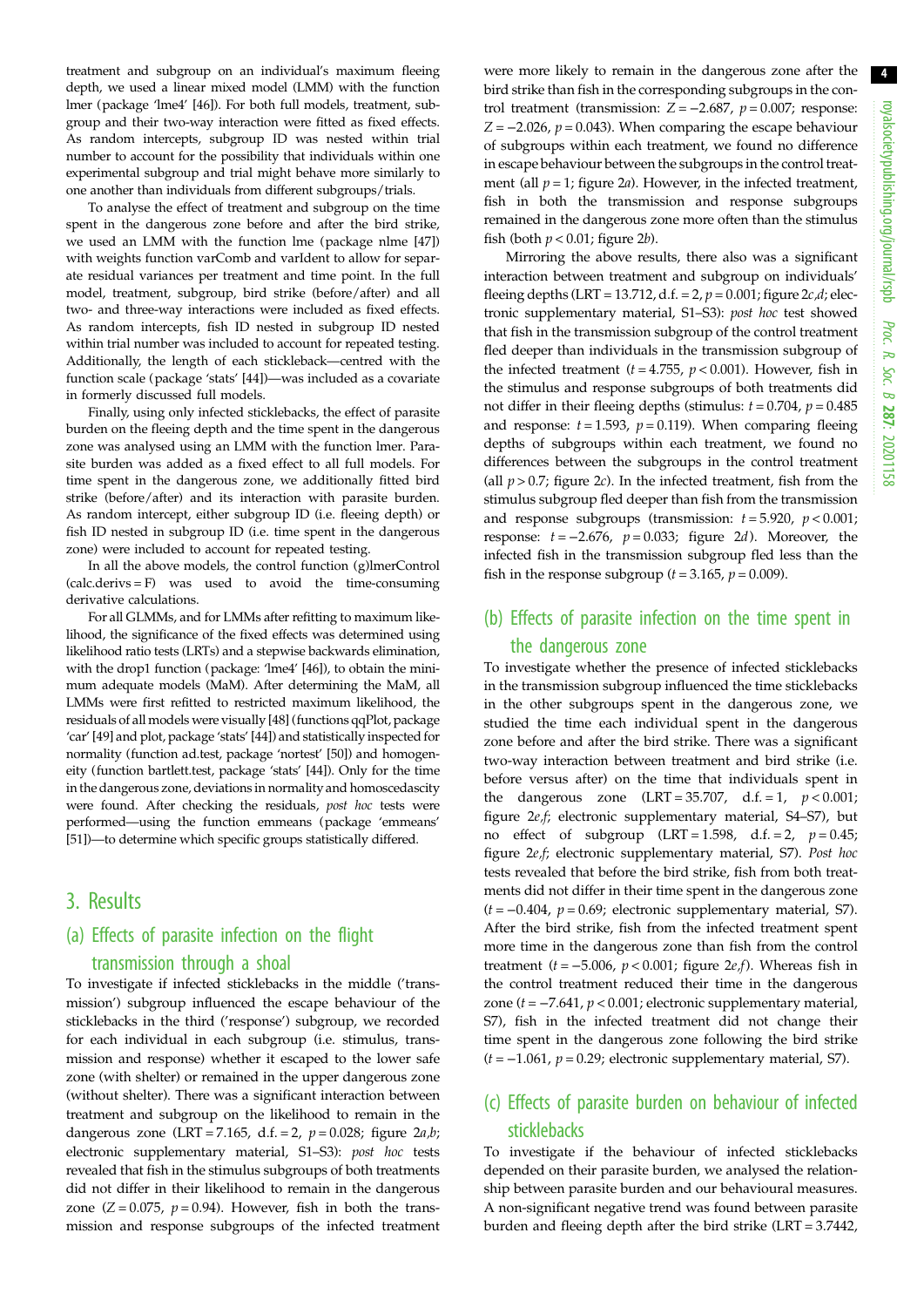5

<span id="page-4-0"></span>

Figure 2. Escape responses of sticklebacks to an artificial bird strike ( $a,c,e$ ) without (control) and ( $b,d,f$ ) with S. solidus-infected conspecifics in the transmission group (infected). (a,b) Sticklebacks escaped to the safe zones at the bottom of the tanks or remained in the upper dangerous zones. The maximum width of the violins is scaled to be constant. (c,d) Maximum fleeing depth of sticklebacks after the bird strike. (e,f) Time spent in the dangerous zone. Results are shown per subgroup: stimulus (light blue), transmission (blue) and response (dark blue) subgroups. The edges of the box plots indicate the first and third quartiles; the solid lines the median, the whiskers the highest and lowest values within 1.5-fold of the inter-quartile range and the transparent dots represent all individual data points. (Online version in colour.)

d.f. = 1,  $p = 0.05$ ; [figure 3](#page-5-0)*a*; electronic supplementary material, S8 and S9), suggesting that fish with a higher parasite burden fled less deep than fish with a lower parasite burden. Moreover, independent of bird strike  $(LRT = 0.086, d.f. = 1,$  $p = 0.77$ ; [figure 3](#page-5-0)b; electronic supplementary material, S8 and S9), fish with a higher parasite burden tended to spent more time in the dangerous zone  $(LRT = 3.672, d.f. = 1,$  $p = 0.06$ ; [figure 3](#page-5-0)b; electronic supplementary material, S8–9).

## 4. Discussion

The reduction in predation risk is one of the key advantages of group living [[7](#page-6-0)[,52](#page-7-0)]. Successful transmission of information is an essential prerequisite for adequate group responses to predator attacks [\[11](#page-6-0)]. Parasites that manipulate the predator avoidance behaviour of their hosts to facilitate transmission to their next host might interfere with the transmission of public cues in groups. Here, we tested how sticklebacks that were behaviourally altered by infection with the tapeworm S. solidus influenced the transmission of cues to uninfected conspecifics. When infected sticklebacks were present in the middle of the group, the uninfected sticklebacks in the response group reduced their fleeing depth and less often escaped to the safe zone at the bottom of the tank in response to an artificial bird strike. After the bird strike, all subgroups in the control treatment reduced their time in the upper dangerous zone of the tank, while subgroups with neighbouring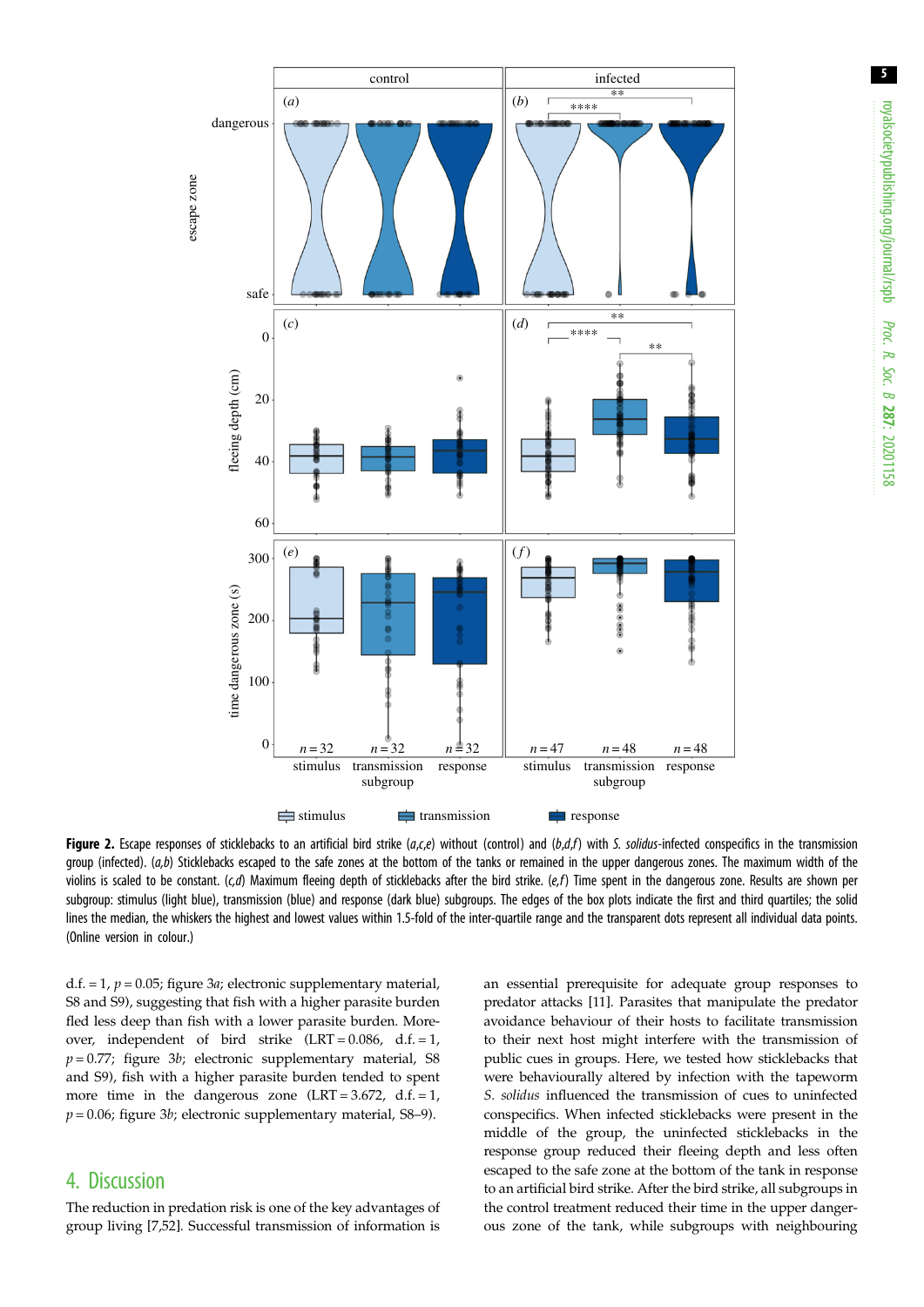6

<span id="page-5-0"></span>

Figure 3. The relationship between an individual's parasite burden and its (a) fleeing depth and (b) time spent in 'dangerous' zone. Both panels include only experimentally infected sticklebacks (i.e. transmission subgroups of the infected treatment). In  $(b)$ , each individual is shown twice: before (black) and after (grey) the bird strike. Lines were extracted from the respective models and plotted manually.

infected sticklebacks did not do this and instead returned to the food stimulus at the water surface much faster. The present study illustrates that parasite-induced behavioural alterations of individual group members can disrupt the transmission of a flight response through a fish shoal, thereby not only increasing their own predation risk but potentially also that of their uninfected shoal members. This could potentially have farreaching fitness consequences for individuals grouping with infected individuals.

Rapid risk assessment, balancing the benefits of foraging against the risk of predation, and fast decision making when confronted with a potential predator, are observed in many animal species [\[53](#page-7-0)], including mammals [[54\]](#page-7-0), fish [\[31](#page-7-0),[55\]](#page-7-0) and aquatic insects [[56](#page-7-0)]. Therefore, it is likely that the sticklebacks in our study made risk assessments when determining how deep they should flee. In the control treatment with uninfected sticklebacks, the fleeing response spread instantly by (visual) communication and individuals in the subgroup furthest from the artificial bird strike reached the same fleeing depth as those in the stimulus subgroup. However, in the infected treatment, infected sticklebacks in the middle compartment fled less and as a result, individuals in the subgroup furthest from the artificial bird strike fled less than the corresponding subgroup in the control treatment. Accordingly, the uninfected sticklebacks next to infected conspecifics stayed closer to the food at the water surface than the response subgroups in the 'control' treatment. By staying at a similar height as the infected sticklebacks, the uninfected ones in the response subgroup maintained their position in the shoal. This might be a strategy to retain some protection by the group from potential further attacks as most predators only capture one prey at a time from a group [[57,](#page-7-0)[58](#page-8-0)]. Furthermore, the likelihood of an individual being captured declines with group size, thus fleeing to the depth at which other neighbouring individuals are present, might be a safer strategy than separating from the group by fleeing deeper.

Since the energy required for swimming is proportional to the fishes' cube of speed [[59\]](#page-8-0), fleeing is energetically costly [\[60](#page-8-0)]. Therefore, sticklebacks that stop their downward movement more rapidly will save energy compared with

sticklebacks fleeing deeper. Fleeing might also come with a cost of losing (foraging) opportunities. Consequently, it is likely that the uninfected individuals responded to the changes in speed of their (infected) neighbours, which has been shown to be an important source of information within a shoal [[10,](#page-6-0)[61](#page-8-0)–[63](#page-8-0)], to stop their flight response.

In our experimental set-up, sticklebacks in the 'response' subgroup could not only see the fish in the middle compartment ('transmission' subgroup), but also those in the first compartment ('stimulus' subgroup). Future studies could avoid this by using an L-shaped aquarium in which the response subgroup only has visual contact to the 'transmission', but not to the 'stimulus' subgroup. However, we decided against this, since we consider that visual contact to the stimulated individuals would better resemble a natural escape situation. Despite our conservative set-up, we still observed a reduced fleeing response of the response subgroup in the infected treatment even though the fish could see the escaping stimulus subgroup. This suggests that the observed mechanism might even be more pronounced in natural habitats where individuals may only observe a few close by neighbours: in natural habitats, visibility might, for example, be lower than in our experimental set-up due to turbidity [\[64,65](#page-8-0)], environmental complexity (i.e. algae/ rocks) and/or limited light penetration. However, as sticklebacks occur in very different aquatic systems (clear lakes, turbid streams and marine environments) [\[25](#page-7-0)], the implications of our results for the wild will depend on the local environment. In clear waters, our results might be directly translated to the natural environment and fish might use vision to respond to cues from other fleeing sticklebacks. In more turbid environments, fish might rely more on other senses that only take in more local information (e.g. the lateral line) [[64\]](#page-8-0). Also in such a scenario, infected individuals might break the line of communication, if they do not react to neighbouring individuals escaping. Other factors that might influence the translation of our laboratory study to the wild are group size, the number of infected individuals and their parasite burden, and the position of the infected sticklebacks within the shoal. Especially, the positioning of the infected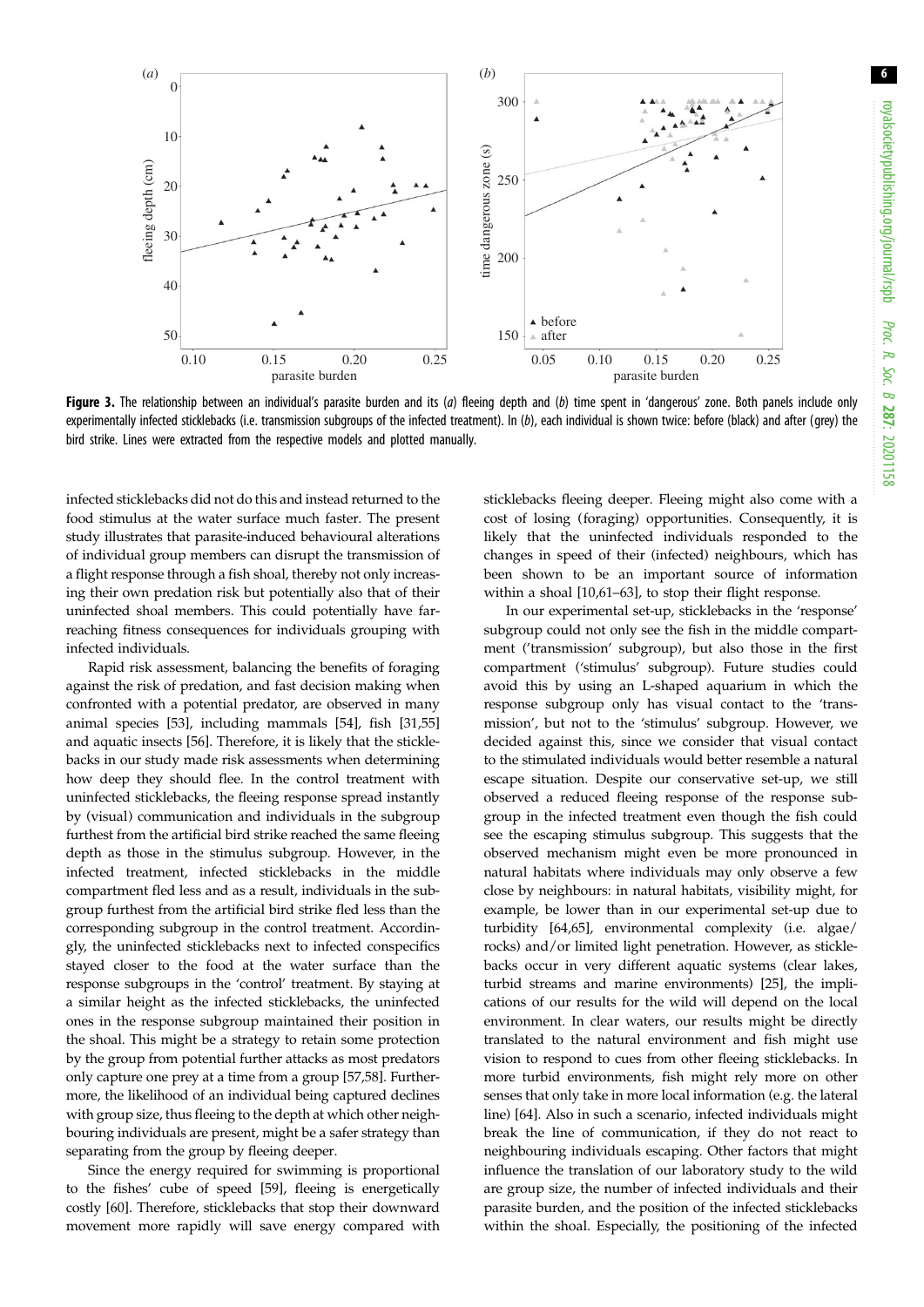7

<span id="page-6-0"></span>sticklebacks within a shoal might be relevant; therefore, it would be interesting to repeat our experimental set-up with infected sticklebacks in other compartments.

Though behavioural manipulation by parasites is well known [[15](#page-7-0)–[20](#page-7-0)[,66](#page-8-0)], limited attention has been given to how the level of parasite burden influences the extent of the behavioural manipulation. Here, we looked at the link between parasite burden and fleeing depth and time spent in dangerous zone before and after bird strike. Sticklebacks with a higher parasite burden had the tendency to flee less deep and spent more time in the dangerous zone than sticklebacks with a lower parasite burden. This suggests that energetic drain might play a role in the extent of the behavioural manipulation. Parasites extract energy, in the form of nutrition, from their hosts [[67\]](#page-8-0), leading to, for example, reduced perivisceral fat reserves [[68\]](#page-8-0), and a higher likelihood of dying under poor food conditions [[69\]](#page-8-0). The link between energetic drain and behavioural manipulation has been illustrated for multiple species [[67,70,71](#page-8-0)], and might shift the trade-off between predator avoidance and foraging towards the latter, which increases the host's susceptibility to predators [[72\]](#page-8-0).

Another intriguing future research direction is the potential link between the level of parasite burden and the strength of the behavioural response of uninfected conspecifics. In our study, the average parasite burden of the infected transmission subgroups did not explain variation in behaviour in the response subgroups (data not shown). However, our study was not ideal to test this question, and set-ups with only one fish in each compartment using infected individuals differing in parasite burden may prove fruitful.

The present and our former study [\[36](#page-7-0)] illustrate the risk of shoaling with S. solidus-infected sticklebacks. In natural situations, with real predators, the reduction in anti-predatory responses by uninfected sticklebacks might make them more prone to predation as well. This would have far-reaching consequences for the fitness of individuals grouping together with infected individuals. Our results suggest that these effects might also depend on the parasite burden of the infected individual. Therefore, any negative consequences of shoaling with infected individuals might be lower at the onset of infection. In the wild, uninfected social organisms often co-occur with infected individuals when the parasites do not transfer horizontally [\[73](#page-8-0)–[75\]](#page-8-0).

If uninfected individuals do not avoid grouping with infected ones, it suggests that the overall benefits of grouping outweigh the costs of infection under certain environmental conditions [[74\]](#page-8-0). For S. solidus-infected individuals, it is possible that they are faster at spotting suitable food sources as they have a higher demand for food [[23,](#page-7-0)[69\]](#page-8-0), which the uninfected conspecifics can, in turn, exploit as they are better at food competition than the S. solidus-infected sticklebacks [[31\]](#page-7-0). This would be especially advantageous in food-limited environments.

With the present study, the disruption of signal transmission due to the presence of infected individuals in groups was studied. These results might be relevant and important for more, if not all, social (prey) species and their vertically transmitted parasites, maybe even humans [[21,22\]](#page-7-0).

Ethics. All animal experimental procedures were approved by and executed in accordance with the local veterinary and animal welfare authorities (project number: 84-02.04.2014.A368).

Data accessibility. The data that support the findings of this study are openly available on the Dryad Digital Repository: [https://dx.doi.](https://dx.doi.org/10.5061/dryad.5dv41ns46) [org/10.5061/dryad.5dv41ns46](https://dx.doi.org/10.5061/dryad.5dv41ns46) [\[76](#page-8-0)].

Authors' contributions. N.D. and M.P. established the experimental set-up. M.P. performed the behavioural observations of the sticklebacks and did the preliminary analysis of the data. N.D. supervised the practical work and data evaluation, prepared the statistical analysis and wrote the first draft of the manuscript. R.H.J.M.K. provided input on the behavioural analysis and edited each version of the manuscript thoroughly. J.Kr. and J.Ku. conceived of the study together with J.P.S. who supervised the project work. The manuscript was mainly written by N.D., but represents the joint effort of all authors.

Competing interests. The authors declare no competing interests.

Funding. The project was supported by a DAAD stipend to N.D. (no. 91557716).

Acknowledgements. We thank Kathrin Brüggemann, Georg Plenge, Luis Garcia Rodriguez and further members of the workshop of the Faculty of Biology for their technical assistance. We further thank Leonie Grotendorst and Leonie Bley for help with fish husbandry. We are grateful to three anonymous reviewers for their comments, which greatly helped to improve the manuscript.

## **References**

- 1. Krause J. 1993 Transmission of fright reaction between different species of fish. Behaviour 127, 37–48. [\(doi:10.1163/156853993X00416](http://dx.doi.org/10.1163/156853993X00416))
- 2. Magurran AE, Higham A. 1988 Information transfer across fish shoals under predator threat. Ethology 78, 153–158. ([doi:10.1111/j.1439-0310.1988.](http://dx.doi.org/10.1111/j.1439-0310.1988.tb00226.x) [tb00226.x](http://dx.doi.org/10.1111/j.1439-0310.1988.tb00226.x))
- 3. Verheijen FJ. 1956 Transmission of a flight reaction amongst a school of fish and the underlying sensory mechanisms. Experientia 12, 202-204. [\(doi:10.1007/BF02170796\)](http://dx.doi.org/10.1007/BF02170796)
- 4. Partridge BL, Pitcher TJ. 1980 The sensory basis of fish schools: relative roles of lateral line and vision. J. Comp. Physiol. 135, 315–325. ([doi:10.1007/](http://dx.doi.org/10.1007/BF00657647) [BF00657647\)](http://dx.doi.org/10.1007/BF00657647)
- 5. Treherne JE, Foster WA. 1981 Group transmission of predator avoidance behaviour in a marine insect: the

Trafalgar effect. Anim. Behav. 29, 911–917. ([doi:10.](http://dx.doi.org/10.1016/S0003-3472(81)80028-0) [1016/S0003-3472\(81\) 80028-0](http://dx.doi.org/10.1016/S0003-3472(81)80028-0))

- 6. Vulinec K, Miller MC. 1989 Aggregation and predator avoidance in whirligig beetles (Coleoptera: Gyrinidae). J. NY Entomol. Soc. 97, 438–447.
- 7. Krebs JR, Davies NB. 1993 An introduction to behavioural ecology, 3rd edn. Oxford, UK: Blackwell Scientific Publications.
- 8. Attanasi A et al. 2014 Information transfer and behavioural inertia in starling flocks. Nat. Phys. 10, 691. ([doi:10.1038/nphys3035](http://dx.doi.org/10.1038/nphys3035))
- 9. Handegard N, Boswell K, Ioannou C, Leblanc S, Tjøstheim D, Couzin I. 2012 The dynamics of coordinated group hunting and collective information transfer among schooling prey. Curr. Biol. 22, 1213–1217. [\(doi:10.1016/j.cub.](http://dx.doi.org/10.1016/j.cub.2012.04.050) [2012.04.050](http://dx.doi.org/10.1016/j.cub.2012.04.050))
- 10. Herbert-Read JE, Buhl J, Hu F, Ward AJW, Sumpter DJT. 2015 Initiation and spread of escape waves within animal groups. R. Soc. Open Sci. 2, 140355. ([doi:10.1098/rsos.140355](http://dx.doi.org/10.1098/rsos.140355))
- 11. Rosenthal SB, Twomey CR, Hartnett AT, Wu HS, Couzin ID. 2015 Revealing the hidden networks of interaction in mobile animal groups allows prediction of complex behavioral contagion. Proc. Natl Acad. Sci. USA 112, 4690–4695. [\(doi:10.1073/](http://dx.doi.org/10.1073/pnas.1420068112) [pnas.1420068112\)](http://dx.doi.org/10.1073/pnas.1420068112)
- 12. Brown C, Laland KN. 2003 Social learning in fishes: a review. Fish Fisheries 4, 280–288. ([doi:10.1046/j.](http://dx.doi.org/10.1046/j.1467-2979.2003.00122.x) [1467-2979.2003.00122.x\)](http://dx.doi.org/10.1046/j.1467-2979.2003.00122.x)
- 13. Laland KN, Williams K. 1998 Social transmission of maladaptive information in the guppy. Behav. Ecol. 9, 493–499. ([doi:10.1093/beheco/](http://dx.doi.org/10.1093/beheco/9.5.493) [9.5.493\)](http://dx.doi.org/10.1093/beheco/9.5.493)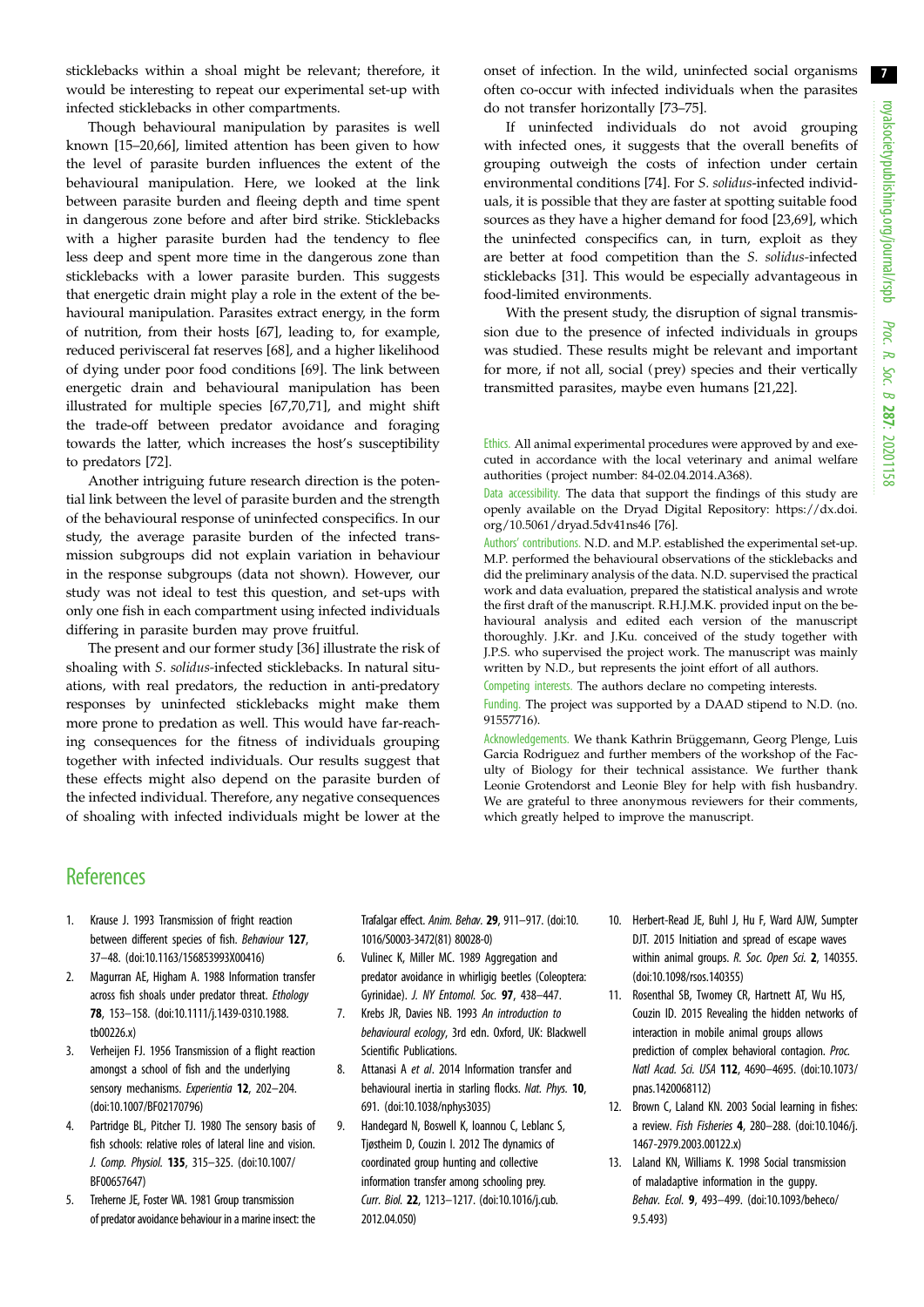- <span id="page-7-0"></span>14. Guthrie DM. 1986 The role of vision in fish behaviour. In The behaviour of teleost fishes (ed. TJ Pitcher), pp. 75–113. Boston, MA: Springer.
- 15. Beros S, Jongepier E, Hagemeier F, Foitzik S. 2015 The parasite's long arm: a tapeworm parasite induces behavioural changes in uninfected group members of its social host. Proc. R. Soc. B. 282, 20151473 [\(doi:10.1098/rspb.2015.1473](http://dx.doi.org/10.1098/rspb.2015.1473))
- 16. Holmes JC, Bethel WM. 1972 Modification of intermediate host behaviour by parasites. In Behavioural aspects of parasite transmission (eds EU Canning, CA Wright), pp. 123–149. New York, NY: Academic Press.
- 17. Loot G, Brosse S, Lek S, Guégan JF. 2001 Behaviour of roach (Rutilus rutilus L.) altered by Ligula intestinalis (Cestoda: Pseudophyllidea): a field demonstration. Freshwater Biol. 46, 1219–1227. [\(doi:10.1046/j.1365-2427.2001.00733.x](http://dx.doi.org/10.1046/j.1365-2427.2001.00733.x))
- 18. Berdoy M, Webster JP, Macdonald DW. 2000 Fatal attraction in rats infected with Toxoplasma gondii. Proc. R. Soc. Lond. B 267, 1591–1594. ([doi:10.1098/](http://dx.doi.org/10.1098/rspb.2000.1182) [rspb.2000.1182](http://dx.doi.org/10.1098/rspb.2000.1182))
- 19. Spindler EM, Zahler M, Loos-Frank B. 1986 Behavioural aspects of ants as second intermediate hosts of Dicrocoelium dendriticum. Z. Parasitenkd. 72, 689–692. ([doi:10.1007/BF00925492](http://dx.doi.org/10.1007/BF00925492))
- 20. Quinn T, Kendall N, Rich H, Chasco B. 2012 Diel vertical movements, and effects of infection by the cestode Schistocephalus solidus on daytime proximity of three-spined sticklebacks Gasterosteus aculeatus to the surface of a large Alaskan lake. Oecologia 168, 43–51. ([doi:10.1007/s00442-011-](http://dx.doi.org/10.1007/s00442-011-2071-4) [2071-4](http://dx.doi.org/10.1007/s00442-011-2071-4))
- 21. Johnson SK, Fitza MA, Lerner DA, Calhoun DM, Beldon MA, Chan ET, Johnson PTJ. 2018 Risky business: linking Toxoplasma gondii infection and entrepeneurship behaviours across individuals and countries. Proc. R. Soc. B 285, 20180822. ([doi:10.](http://dx.doi.org/10.1098/rspb.2018.0822) [1098/rspb.2018.0822](http://dx.doi.org/10.1098/rspb.2018.0822))
- 22. Cook TB et al. 2015 'Latent' infection with Toxoplasma gondii: association with trait aggression and impulsivity in healthy adults. J. Psychiatr. Res. 60, 87–94. [\(doi:10.1016/j.](http://dx.doi.org/10.1016/j.jpsychires.2014.09.019) ipsychires.2014.09.019)
- 23. Barber I, Scharsack JP. 2010 The three-spined stickleback-Schistocephalus solidus system: an experimental model for investigating host–parasite interactions in fish. Parasitoloav. 137, 411-424. [\(doi:10.1017/S0031182009991466](http://dx.doi.org/10.1017/S0031182009991466))
- 24. Hammerschmidt K, Kurtz J. 2009 Ecological immunology of a tapeworms' interaction with its two consecutive hosts. In Natural history of hostparasite interactions (ed. JP Webster), pp. 111–137. New York, NY: Academic Press.
- 25. Wootton RJ. 1976 The biology of the sticklebacks. New York, NY: Academic Press. See [https/books.](https/books.google.de/books?id=RHExuwEACAAJ) [google.de/books?id=RHExuwEACAAJ.](https/books.google.de/books?id=RHExuwEACAAJ)
- 26. Bell MA, Foster SA, 1994 The evolutionary biology of the three-spine stickleback. Oxford, UK: Oxford University Press.
- 27. Poulin R. 1999 Parasitism and shoal size in juvenile sticklebacks: conflicting selection pressures from

different ectoparasites? Ethology 105, 959-968. [\(doi:10.1046/j.1439-0310.1999.00491.x\)](http://dx.doi.org/10.1046/j.1439-0310.1999.00491.x)

- 28. Barber I. 2013 Sticklebacks as model hosts in ecological and evolutionary parasitology. Trends Parasitol. 29, 556–566. [\(doi:10.1016/j.pt.2013.09.004\)](http://dx.doi.org/10.1016/j.pt.2013.09.004)
- 29. Tierney JF, Huntingford FA, Crompton DWT. 1993 The relationship between infectivity of Schistocephalus solidus (Cestoda) and anti-predator behaviour of its intermediate host, the three-spined stickleback, Gasterosteus aculeatus. Anim. Behav. 46, 603–605. ([doi:10.1006/anbe.1993.1229](http://dx.doi.org/10.1006/anbe.1993.1229))
- 30. Barber I, Hoare D, Krause J. 2000 Effects of parasites on fish behaviour: a review and evolutionary perspective. Rev. Fish Biol. Fisheries 10, 131–165. [\(doi:10.1023/A:1016658224470](http://dx.doi.org/10.1023/A:1016658224470))
- 31. Milinski M. 1985 Risk of predation of parasitized sticklebacks (Gasterosteus aculeatus L.) under competition for food. Behaviour 93, 203–216. [\(doi:10.1163/156853986X00883](http://dx.doi.org/10.1163/156853986X00883))
- 32. Giles N. 1983 Behavioural effects of the parasite Schistocephalus solidus (Cestoda) on an intermediate host, the three-spined stickleback, Gasterosteus aculeatus L. Anim. Behav. 31, 1192–1194. [\(doi:10.](http://dx.doi.org/10.1016/S0003-3472(83)80025-6) [1016/S0003-3472\(83\)80025-6](http://dx.doi.org/10.1016/S0003-3472(83)80025-6))
- 33. Giles N. 1987 Predation risk and reduced foraging activity in fish: experiments with parasitized and non-parasitized three-spined sticklebacks, Gasterosteus aculeatus L. J. Fish Biol. 31, 37–44. [\(doi:10.1111/j.1095-8649.1987.tb05212.x\)](http://dx.doi.org/10.1111/j.1095-8649.1987.tb05212.x)
- 34. Barber I, Walker P, Svensson PA. 2004 Behavioural responses to simulated avian predation in female three-spined sticklebacks: the effect of experimental Schistocephalus solidus infections. Behaviour 141, 1425–1440. [\(doi:10.1163/1568539042948231\)](http://dx.doi.org/10.1163/1568539042948231)
- 35. Barber I, Huntingford FA. 1995 The effect of Schistocephalus solidus (Cestoda: Pseudophyllidea) on the foraging and shoaling behaviour of threespined sticklebacks, Gasterosteus aculeatus. Behaviour 132, 1223–1240. [\(doi:10.1163/](http://dx.doi.org/10.1163/156853995X00540) [156853995X00540\)](http://dx.doi.org/10.1163/156853995X00540)
- 36. Demandt N, Saus B, Kurvers RHJM, Krause J, Kurtz J, Scharsack JP. 2018 Parasite-infected sticklebacks increase the risk-taking behaviour of uninfected group members. Proc. R. Soc. B 285, 20180956. [\(doi:10.1098/rspb.2018.0956\)](http://dx.doi.org/10.1098/rspb.2018.0956)
- 37. Smyth J. 1954 Studies on tapeworm physiology. VII. Fertilization of Schistocephalus solidus in vitro. Exp. Parasitol. 3, 64–71. [\(doi:10.1016/0014-](http://dx.doi.org/10.1016/0014-4894(54)90019-3) [4894\(54\)90019-3](http://dx.doi.org/10.1016/0014-4894(54)90019-3))
- 38. Schärer L, Wedekind C. 1999 Lifetime reproductive output in a hermaphrodite cestode when reproducing alone or in pairs: a time cost of pairing. Evol. Ecol. 13, 381–394. [\(doi:10.1023/](http://dx.doi.org/10.1023/A:1006789110502) [A:1006789110502](http://dx.doi.org/10.1023/A:1006789110502))
- 39. Lüscher A, Milinski M. 2003 Simultaneous hermaphrodites reproducing in pairs self-fertilize some of their eggs: an experimental test of predictions of mixed-mating and Hermaphrodite's Dilemma theory. J. Evol. Biol. 16, 1030–1037. [\(doi:10.1046/j.1420-9101.2003.00552.x\)](http://dx.doi.org/10.1046/j.1420-9101.2003.00552.x)
- 40. Barber I. 1997 A non-invasive morphometric technique for estimating cestode plerocercoid

burden in small freshwater fish. J. Fish Biol. 51, 654–658. ([doi:10.1111/j.1095-8649.1997.tb01521.x](http://dx.doi.org/10.1111/j.1095-8649.1997.tb01521.x))

- 41. Henrich T, Hafer N, Mobley KB. 2014 Effects of VIE tagging and partial tissue sampling on the immune response of three-spined stickleback Gasterosteus aculeatus. J. Fish Biol. 85, 965–971. ([doi:10.1111/](http://dx.doi.org/10.1111/jfb.12471) ifh 12471)
- 42. Webster MM, Laland KN. 2009 Evaluation of a noninvasive tagging system for laboratory studies using three-spined sticklebacks Gasterosteus aculeatus. J. Fish Biol. 75, 1868–1873. ([doi:10.1111/j.1095-](http://dx.doi.org/10.1111/j.1095-8649.2009.02374.x) [8649.2009.02374.x\)](http://dx.doi.org/10.1111/j.1095-8649.2009.02374.x)
- 43. Friard O, Gamba M. 2016 BORIS: a free, versatile open-source event-logging software for video/audio coding and live observations. Methods Ecol. Evol. 7, 1325–1330 [\(doi:10.1111/2041-210X.12584](http://dx.doi.org/10.1111/2041-210X.12584))
- 44. R Core Team. 2018 R: a language and environment for statistical computing. Vienna, Austria: R Foundation for Statistical Computing.
- 45. Wickham H. 2016 Ggplot2: elegant graphics for data analysis. See [http://ggplot2.org.](http://ggplot2.org)
- 46. Bates D, Mächler M, Bolker B, Walker S. 2015 Fitting linear mixed-effects models using lme4. J. Stat. Softw. 67, 1–48. ([doi:10.18637/jss.](http://dx.doi.org/10.18637/jss.v067.i01) [v067.i01\)](http://dx.doi.org/10.18637/jss.v067.i01)
- 47. Pinheiro J, Bates D, DebRoy S, Sarkar D, R Core Team. 2020 nlme: linear and nonlinear mixed effects models. R package version 3.1-148. See [https://CRAN.R-project.org/package=nlme.](https://CRAN.R-project.org/package=nlme)
- 48. Zuur A, Ieno E, Walker N, Saveliev A, Smith G. 2009 Mixed effects models and extensions in ecology. New York, NY: Spring Science and Business Media.
- 49. Fox J, Weisberg S. 2011 An R companion to applied regression, 2nd edn. Thousand Oaks, CA: Sage. See [http://socserv.socsci.mcmaster.ca/jfox/Books/](http://socserv.socsci.mcmaster.ca/jfox/Books/Companion) [Companion.](http://socserv.socsci.mcmaster.ca/jfox/Books/Companion)
- 50. Gross J, Ligges U. 2015 nortest: tests for normality. R package version 1.0-4. See [https://CRAN.R-project.](https://CRAN.R-project.org/package=nortest) [org/package=nortest.](https://CRAN.R-project.org/package=nortest)
- 51. Lenth R. 2018 emmeans: estimated marginal means, aka least-squares means. R package version 1.2.4. See [https://CRAN.R-project.org/package=](https://CRAN.R-project.org/package=emmeans) [emmeans](https://CRAN.R-project.org/package=emmeans).
- 52. Krause J, Ruxton GD. 2002 Living in groups. Oxford, UK: Oxford University Press.
- 53. Bouskila A, Blumstein DT. 1992 Rules of thumb for predation hazard assessment: predictions from a dynamic model. Am. Nat. 139, 161–176. [\(doi:10.](http://dx.doi.org/10.1086/285318) [1086/285318\)](http://dx.doi.org/10.1086/285318)
- 54. Stankowich T, Blumstein DT. 2005 Fear in animals: a meta-analysis and review of risk assessment. Proc. R. Soc. B 272, 2627-2634. ([doi:10.1098/rspb.](http://dx.doi.org/10.1098/rspb.2005.3251) [2005.3251](http://dx.doi.org/10.1098/rspb.2005.3251))
- 55. Pitcher TJ, Lang SH, Turner JA. 1988 A riskbalancing trade-off between foraging rewards and predation hazard in a shoaling fish. Behav. Ecol. Sociobiol. 22, 225–228. ([doi:10.1007/BF00300573](http://dx.doi.org/10.1007/BF00300573))
- 56. Sih A. 1980 Optimal behavior: can foragers balance two conflicting demands? Science 210, 1041–1043. ([doi:10.1126/science.210.4473.1041\)](http://dx.doi.org/10.1126/science.210.4473.1041)
- 57. Kenward RE. 1978 Hawks and doves: factors affecting success and selection in goshawk attacks